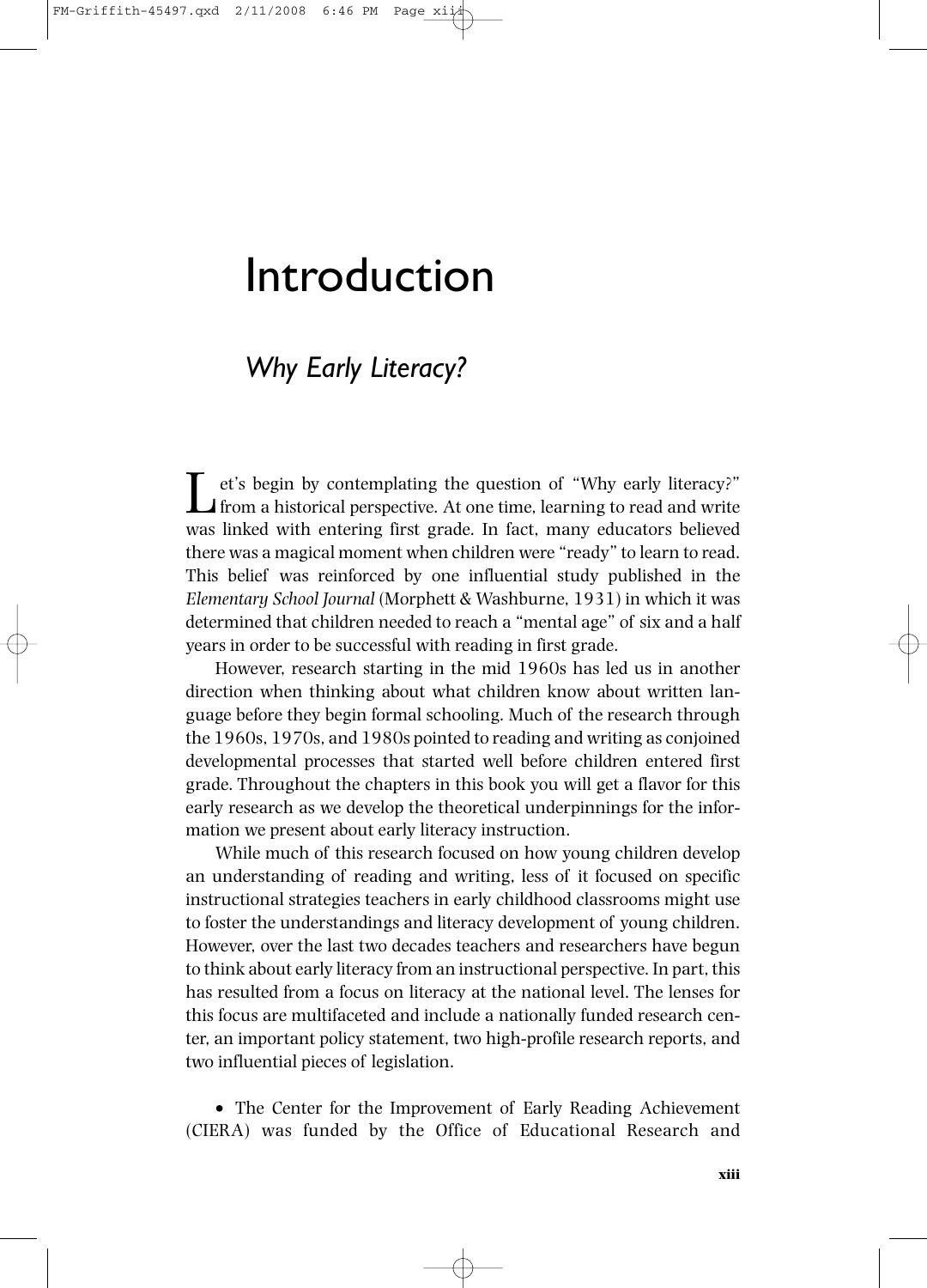#### **xiv** • **Literacy for Young Children**

Improvement from the period of 1997–2002. The purpose of this research center was to study ways to improve reading achievement in the early elementary years.

• In April 1998, the International Reading Association and the National Association for the Education of Young Children published the joint position statement *Learning to Read and Write: Developmentally Appropriate Practices for Young Children.* This statement helped bring light to the teacher's role in supporting the early literacy development of young children (Neuman, Copple, & Bredekamp, 2000).

• "Reading is essential to success in our society" (p. 1) begins the Executive Summary of *Preventing Reading Difficulties in Young Children* (Snow, Burns, & Griffin, 1998). This work resulted from a committee established by the National Academy of Sciences at the behest of the United States departments of Education and of Human Services. The committee charge was to study the effectiveness of interventions for young children at risk of having problems learning to read. Among the recommendations was ensuring high-quality preschool and kindergarten programs that support language and literacy development.

• In 1998, the U. S. Congress passed the Reading Excellence Act. As a result of this act, the term "scientifically based reading research" was introduced. SBRR, as it is sometimes called, is defined in the bill as the "application of rigorous, systematic, and objective procedures to obtain valid knowledge relevant to reading development, reading instruction, and reading difficulties" (Office of Elementary and Secondary Education, 2003).

• In 2000, the report of the National Reading Panel was released. This report, commissioned by the U.S. Congress, was prepared by a group of "leading scientists in reading research, representatives of colleges of education, reading teachers, educational administrators, and parents" (NICHD, 2000, pp. 1–1). The Panel reviewed studies in the areas of alphabetics (phonemic awareness and phonics), fluency, and comprehension (including vocabulary)**.** On January 8, 2002, President Bush signed into law the No Child Left Behind Act*.* This law reauthorized the Elementary and Secondary Education Act of 1965, and it added two new reading initiatives: Reading First and Early Reading First.

The result of these national initiatives is an emphasis on closing the gap: closing the achievement gap and closing the gap between best and current practices in early childhood.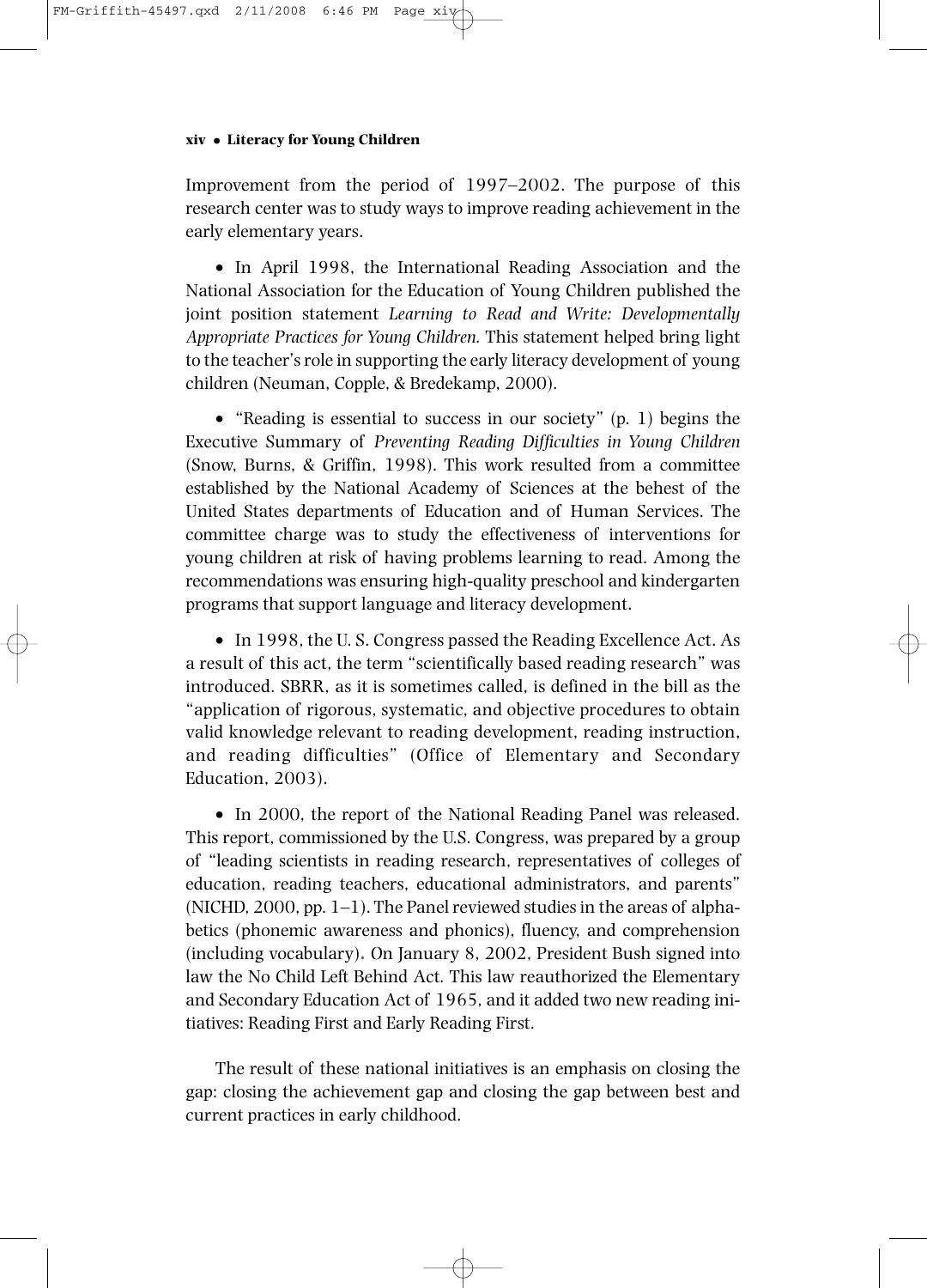#### **Introduction** • **xv**

Head Start is the nation's oldest and largest nationally-funded program designed to close gaps in achievemen*t* of children at risk of school failure. National studies following two cohorts of Head Start children (1997–1998 and 2000–2001) have indicated that "all 4-year-old children who entered Head Start both in the fall of 1997 and fall of 2000 were considerably below grade level in vocabulary, emergent reading, writing ability, and letter identification" (Stahl & Yaden, 2004, p. 143). In addition, the performance of Spanish-speaking children was behind the performance of both the U.S. population of preschool children and English-speaking preschoolers (Stahl & Yaden, 2004). Yet we know from studies of early childhood development and literacy learning (Shonkoff & Phillips, 2000; Snow, Burns, & Griffin, 1998) that children who begin schooling with rich preschool experiences are more likely to be successful in their early school achievement than children who have less rich experiences.

Early Reading First is one of the federal government's "closing the gap" initiatives aimed at children before they enter kindergarten, and since its inception in 2001, billions of dollars have been invested in sites around the United States to improve the quality of child care and to bring the emphasis on early literacy into prekindergarten classrooms. The goal of Early Reading First is to create early childhood centers of excellence that will provide preschool children with rich literacy experiences. Many of the recommendations in this book come out of our work in Early Reading First classrooms. In the next section, we provide information about the Early Reading First initiative.

### **EARLY READING FIRST**

Early Reading First (ERF) seeks to foster development in early language, cognitive, and prereading skills so that children, and particularly children from low-income families, enter kindergarten prepared for continued school success. Specific program goals include the following:

• To enhance the early language, literacy, and prereading development of preschool-age children, particularly those from low-income families, through strategies and **professional development** that are based on scientifically based reading research.

• To provide preschool-age children with cognitive learning opportunities in **high-quality language and literature-rich environments** so that the children can attain the fundamental knowledge and skills necessary for optimal reading development in kindergarten and beyond.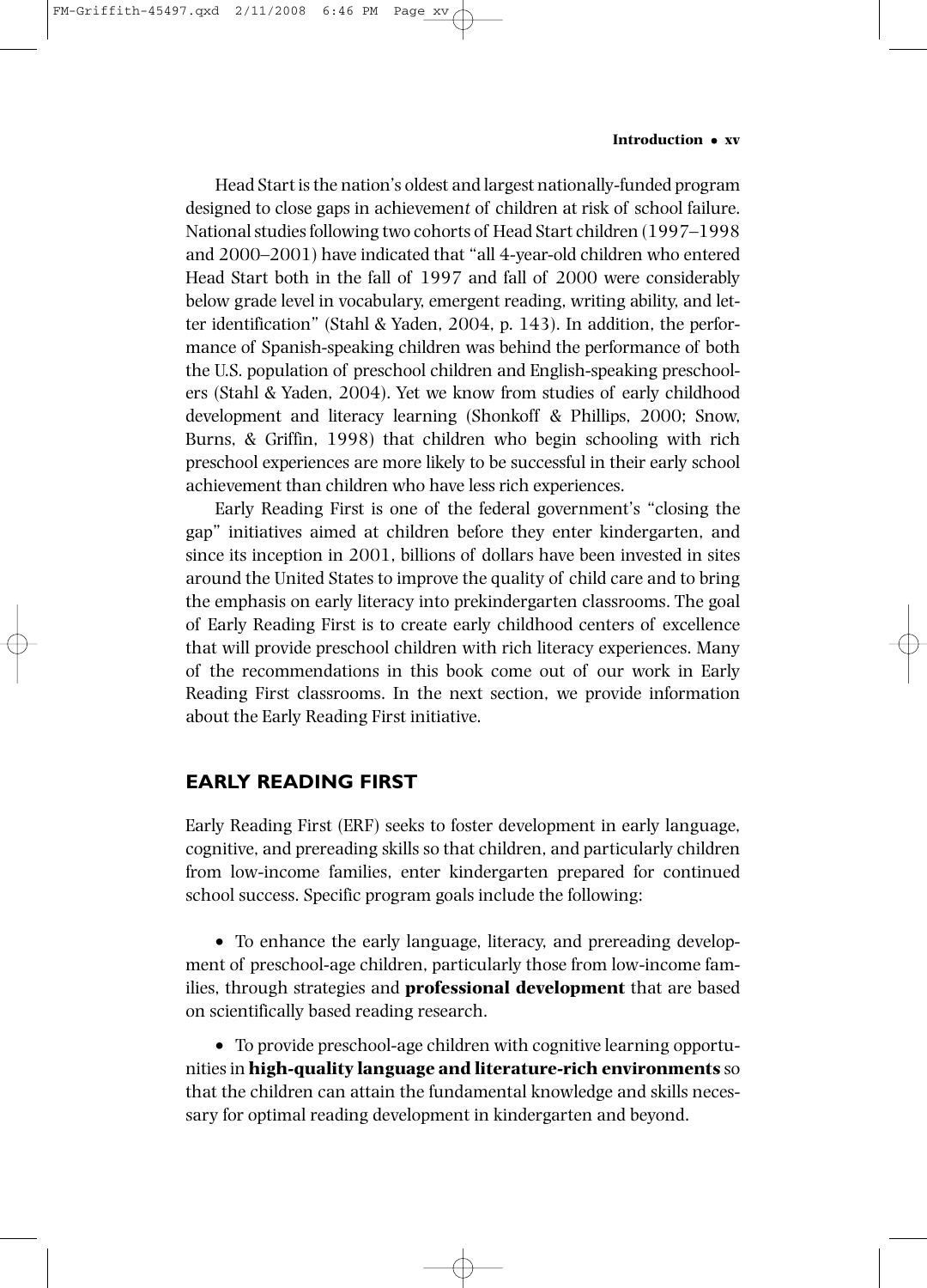#### **xvi** • **Literacy for Young Children**

• To demonstrate language and literacy activities based on scientifically based reading research that supports the age-appropriate development of:

- Oral language (vocabulary, expressive language, listening comprehension)
- Phonological awareness (rhyming, blending, segmenting)
- Print awareness
- Alphabetic knowledge

• To use **screening assessments** to effectively identify preschoolage children who may be at risk for reading failure.

(These Early Reading First program goals are quoted directly from the Early Reading First Web site at http://www.ed.gov/programs/earlyreading/ index.html. The emphasis within the goals, in bold, is ours.)

Early Reading First legislation has an impact on teacher training, curriculum development, and student assessment as one sees in the language woven through the ERF goals. This book addresses each of these components of ERF.

# **DEVELOPMENTALLY APPROPRIATE PRACTICE**

Standards aimed at accountability are a force in education today even at the preschool level (Dunn & Kontos, 2003). Frequently, however, literacy educators find themselves navigating the tension around instruction informed by standards, including SBRR teacher-directed instruction, and what they consider developmentally appropriate practice in early childhood classrooms. However, there need not be a disconnection between these two forces, both of which can inform instruction in early childhood classrooms. Our approach in discussing aspects of instruction in early literacy classrooms is that teachers must be informed decision makers who understand their children and purposefully provide learning experiences (Bredekamp & Copple, 1997; Dunn & Kontos, 2003). In fact, we believe teachers' practical and professional knowledge is at the heart of decision making and is what ties together what we teach and how we teach it in an era of standards and accountability (Griffith & Ruan, 2003). Below we provide a discussion of developmentally appropriate practice that forms the foundation for the literacy practices we present in this book.

Developmentally appropriate practice requires that teachers use knowledge about child development to inform practice (Bredekamp & Copple, 1997). We also know that literacy does not just emerge naturally (Neuman, Copple, & Bredekamp, 2000). In this book, we rely on what we